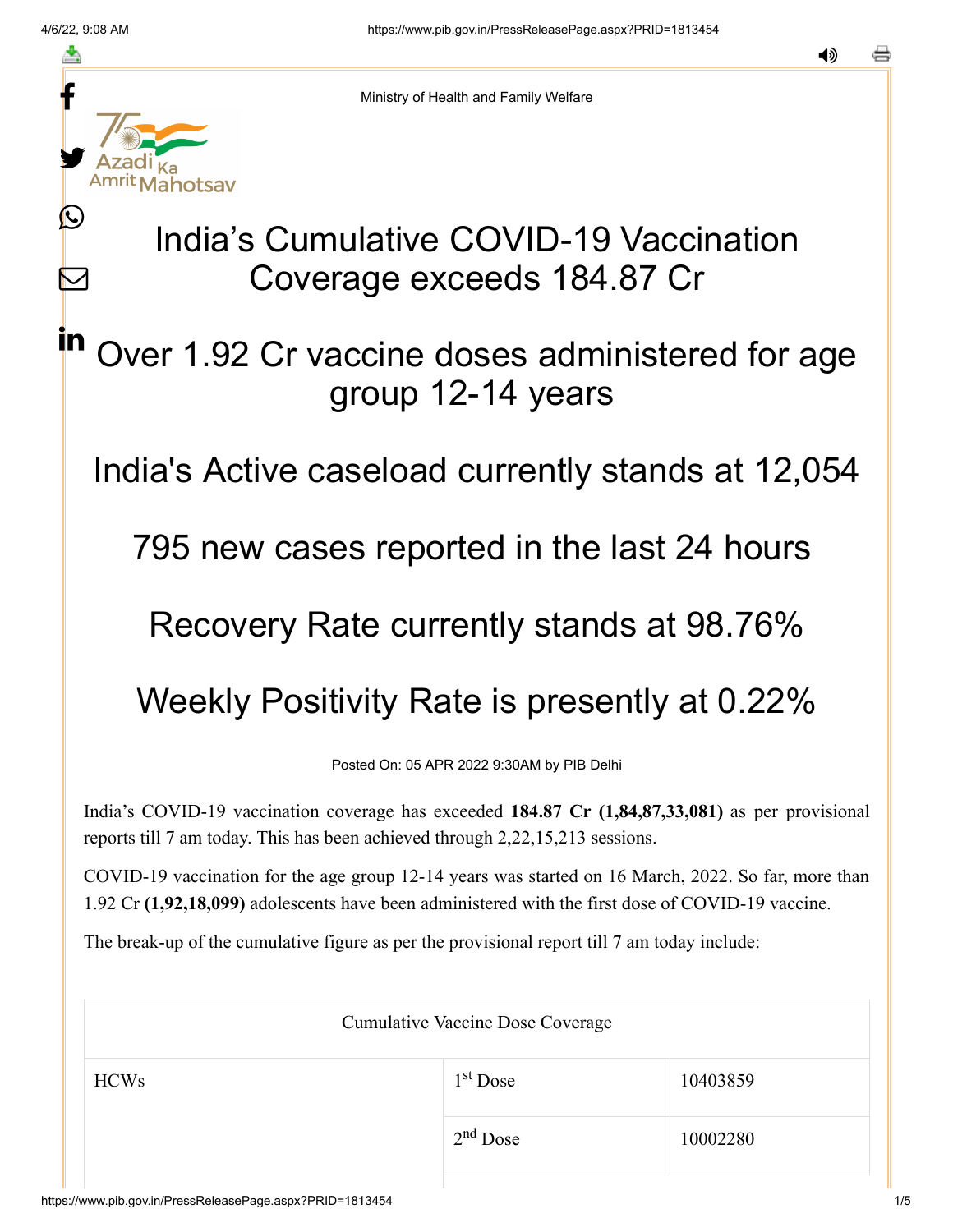| f                                | <b>Precaution Dose</b> | 4490941        |
|----------------------------------|------------------------|----------------|
| <b>FLWs</b><br>$\mathbf{\Omega}$ | 1 <sup>st</sup> Dose   | 18413507       |
|                                  | $2nd$ Dose             | 17514855       |
|                                  | <b>Precaution Dose</b> | 6929201        |
| Age Group 12-14 years            | 1 <sup>st</sup> Dose   | 19218099       |
| in<br>Age Group 15-18 years      | $1st$ Dose             | 57386396       |
|                                  | $2nd$ Dose             | 38713882       |
| Age Group 18-44 years            | 1 <sup>st</sup> Dose   | 554807914      |
|                                  | $2nd$ Dose             | 467684002      |
| Age Group 45-59 years            | 1 <sup>st</sup> Dose   | 202783194      |
|                                  | $2nd$ Dose             | 185736716      |
| Over 60 years                    | $1st$ Dose             | 126763579      |
|                                  | $2nd$ Dose             | 115689417      |
|                                  | <b>Precaution Dose</b> | 12195239       |
| <b>Precaution Dose</b>           |                        | 2,36,15,381    |
| Total                            |                        | 1,84,87,33,081 |

Following a continuous downward trend, India's Active Caseload declines to today **12,054** Active cases now constitute **0.03%** of the country's total Positive Cases**.**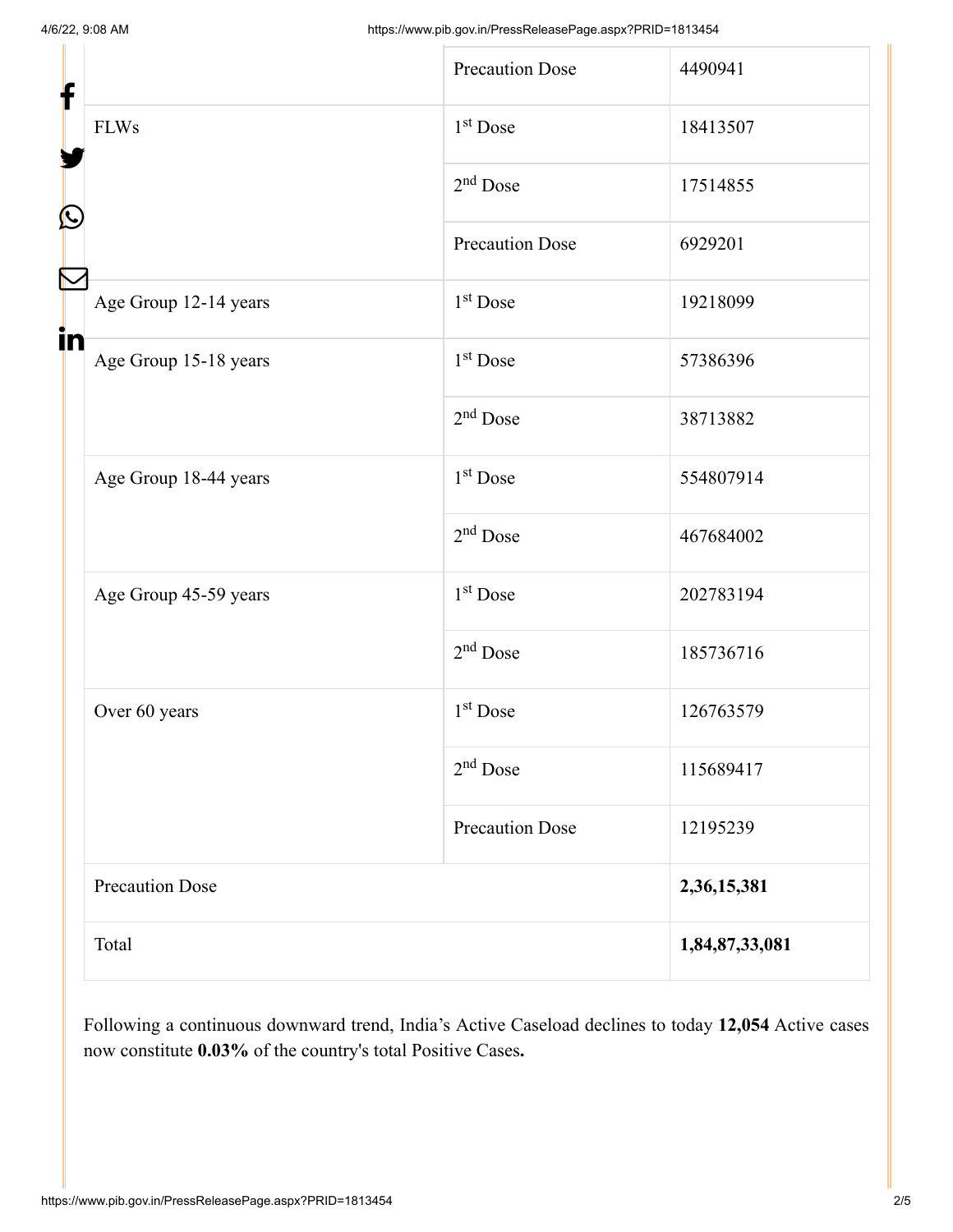4/6/22, 9:08 AM https://www.pib.gov.in/PressReleasePage.aspx?PRID=1813454



Consequently, India's recovery rate stands at **98.76%. 1,280** patients have recovered in the last 24 hours and the cumulative tally of recovered patients (since the beginning of the pandemic) is now at **4,24,96,369.**



**795 new cases** were reported in the last 24 hours.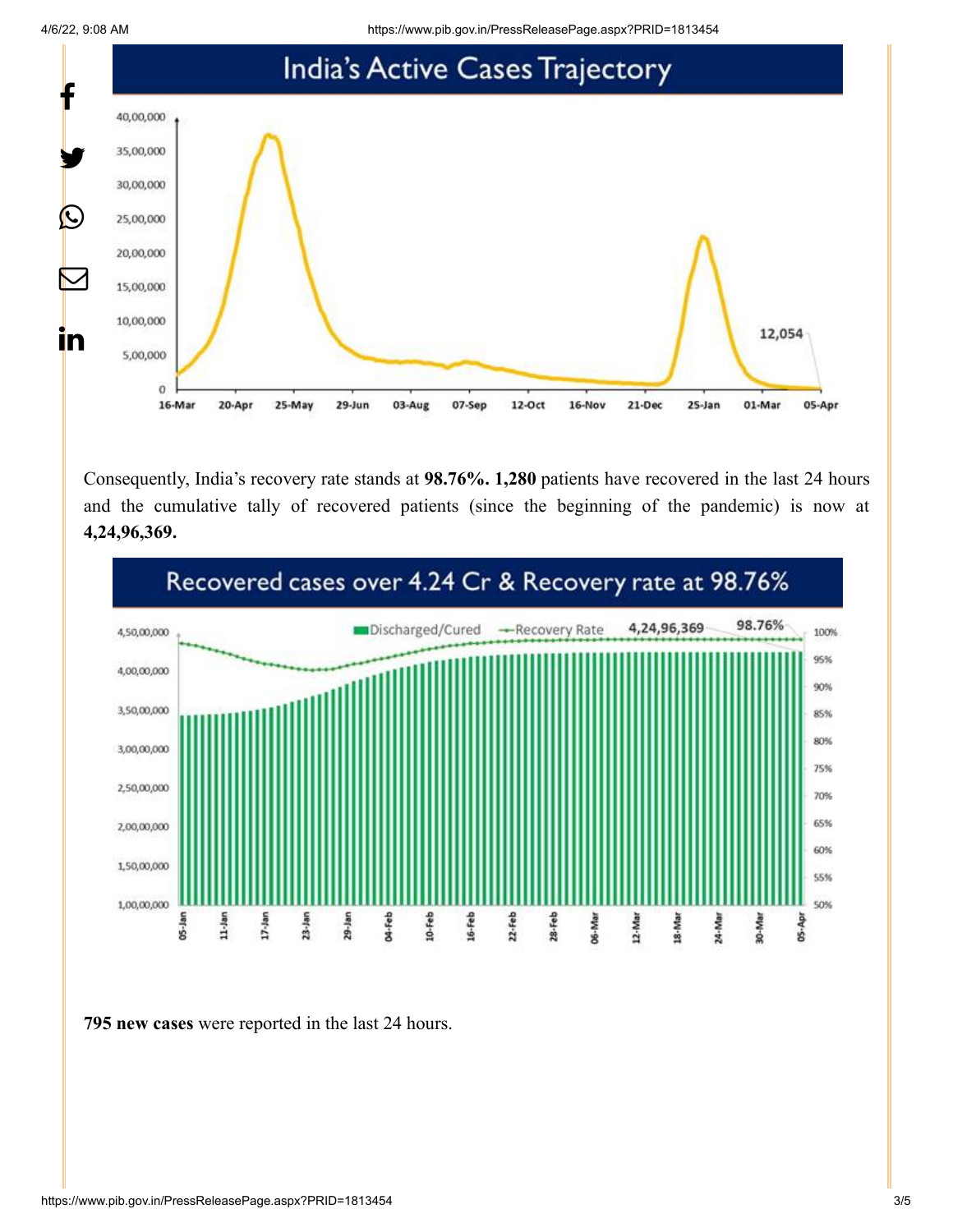4/6/22, 9:08 AM https://www.pib.gov.in/PressReleasePage.aspx?PRID=1813454



The last 24 hours saw a total of **4,66,332** COVID-19 tests being conducted. India has so far conducted over **79.15 Cr (79,15,46,038)** cumulative tests.

There has been a sustained fall in the weekly and daily Positivity Rates too. **Weekly Positivity Rate** in the country currently **stands at 0.22%** and the **Daily Positivity rate is also reported to be 0.17%.**



\*\*\*\*

**MV/AL**